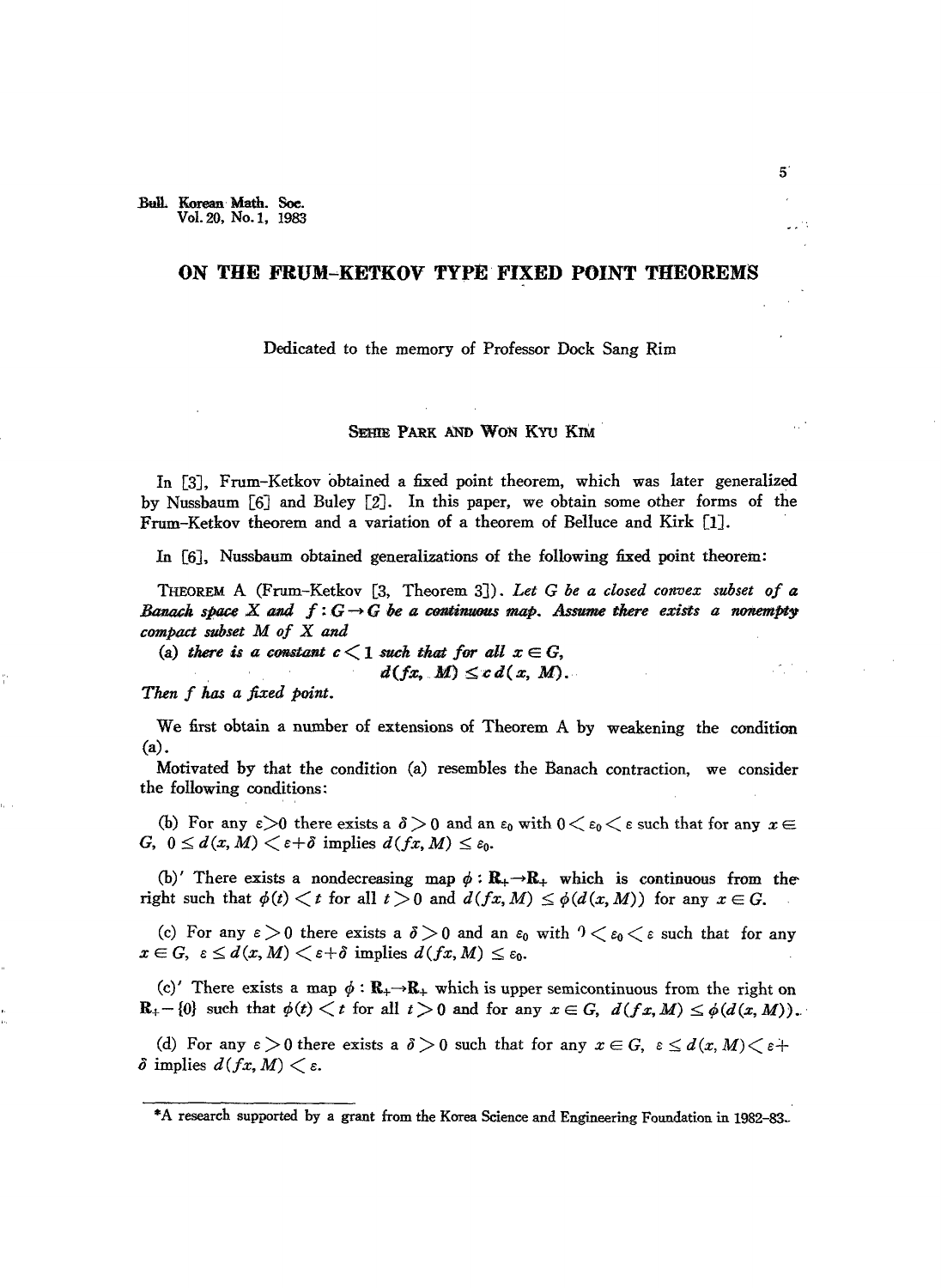Note that  $(b) \Longleftrightarrow (b)$ ',  $(c) \Longleftrightarrow (c)$ ',  $(a) \Longrightarrow (b) \Longrightarrow (c) \Longrightarrow (d)$ , and these implicationsare proper. (See Hegediis and Szilagyi [4J and Park [7J). Note also that the condition (d) is a modification of a contractive condition given by Meir and Keeler [5J.

Now we show that Theorem A remains true if we replace the condition  $(a)$  by one of (b), (c), and (d). Consequently, we obtain proper extensions of Theorem A.

Our tool is the following generalization of Theorem A.

THEOREM B. (Nussbaum [6, Corollary 1]) Let G be a closed convex subset of a *Banach space* X *and*  $f: G \rightarrow G$  *a continuous map.* Assume that there exists a compact set  $M \subset X$  and

 $(1)$  *for each open neighborhood*  $G_0$  *of M in X and each*  $x \in G$ , *there exists an integer*  $n_0(x_0, G_0)$  *such that*  $f^x(x) \in G_0$  for  $n \ge n_0$ , and  $\ldots$ 

(2) there exist *two* sequences of positive numbers  $\{a_k\}$  *and*  $\{b_k\}$  *with*  $a_k > b_k$  *and*  $a_k \rightarrow 0$ such that *f* maps  $N_{a_k}(M) \equiv \{x \in G : d(x, M) \leq a_k\}$  into  $N_{b_k}(M)$  *for all*  $k \geq 1$ . *Then f has a fixed point.*

The following is our first result.

THEOREM 1- *Let* G *be a closed convex subset of a Banach space* X *and f a continuous selfmap of G. If there exists a nonempty compact set*  $M \subset X$  *satisfying*  $d(fx, M) \le$  $d(x, M)$  *for*  $x \in G$  *and the condition* (d), *then f has a fixed point.* 

*Proof.* Note that for any  $x \in G$ , the sequence  $\{d(f^nx, M)\}\$ is nonincreasing and that  $d(fx, M) < d(x, M)$  if  $x \notin M$ . We want to show that  $d(f^{*}x, M) \to 0$ . Suppose that  $d(f^*x, M) \to \varepsilon > 0$ . Then for any  $\delta > 0$ , there exists a number k such that  $\varepsilon \leq d(f^*x, M)$  $\langle \varepsilon + \delta.$  By the condition (d), we have  $d(f^{k+1}x, M) \leq \varepsilon$ , a contradiction. Consequently, the condition (1) of Theorem B is satisfied.

In order to show the condition (2), choose any positive sequence  $\varepsilon_k = b_k \rightarrow 0$ . Then for each  $\varepsilon_k$  there exists a  $\delta_k > 0$  satisfying the condition (d). Choose a positive sequence  ${a_k}$  with  $b_k < a_k < b_k + \min\{1/k, \delta_k\}$ . Then  $a_k \to 0$ . Suppose  $d(x, M) \leq a_k$ . Then either (i)  $d(x, M) = 0$  or (ii)  $0 < d(x, M) < b_k$  or (iii)  $b_k \leq d(x, M) \leq a_k$ .

Case (i): We have  $d(fx, M) = 0$  by the hypothesis.

Case (ii): Since  $x \in M$ , we have  $d(fx, M) < d(x, M) < b_k$ .

Case (iii): Since  $\varepsilon_k \leq d(x, M) \leq \varepsilon_k + \delta_k$ , by the condition (d), we have  $d(fx, M)$  $<\varepsilon_k=b_k.$ 

Therefore, in any case, we have  $d(fx, M) \leq b_k$ . This shows that (2) holds. This completes our proof.

REMARK. (1) The following example shows that the closedness of G in Theorem 1 is indispensable:  $X = \mathbb{R}$ ,  $G = (0, 1]$ ,  $M = \{0\}$ , and  $f : G \rightarrow G$  is given by  $fx = x/2$ .

(2) The following example shows that the convexity of *G* in Theorem 1 is indispensable:  $X = \mathbb{R}$ ,  $G = [0,1] \cup [2,3]$ ,  $M = [1,2]$ , and  $f : G \rightarrow G$  is given by  $f x = 2$ for  $x \in [0,1]$  and  $fx=1$  for  $x \in [2,3]$ .

In the following, as in [4],  $G \in \mathcal{F}$  means that G has a locally finite cover by closed convex subsets, and  $K \in \mathcal{F}_0$  means that K is a union of a finite number of closed convex subsets of a Banach space X.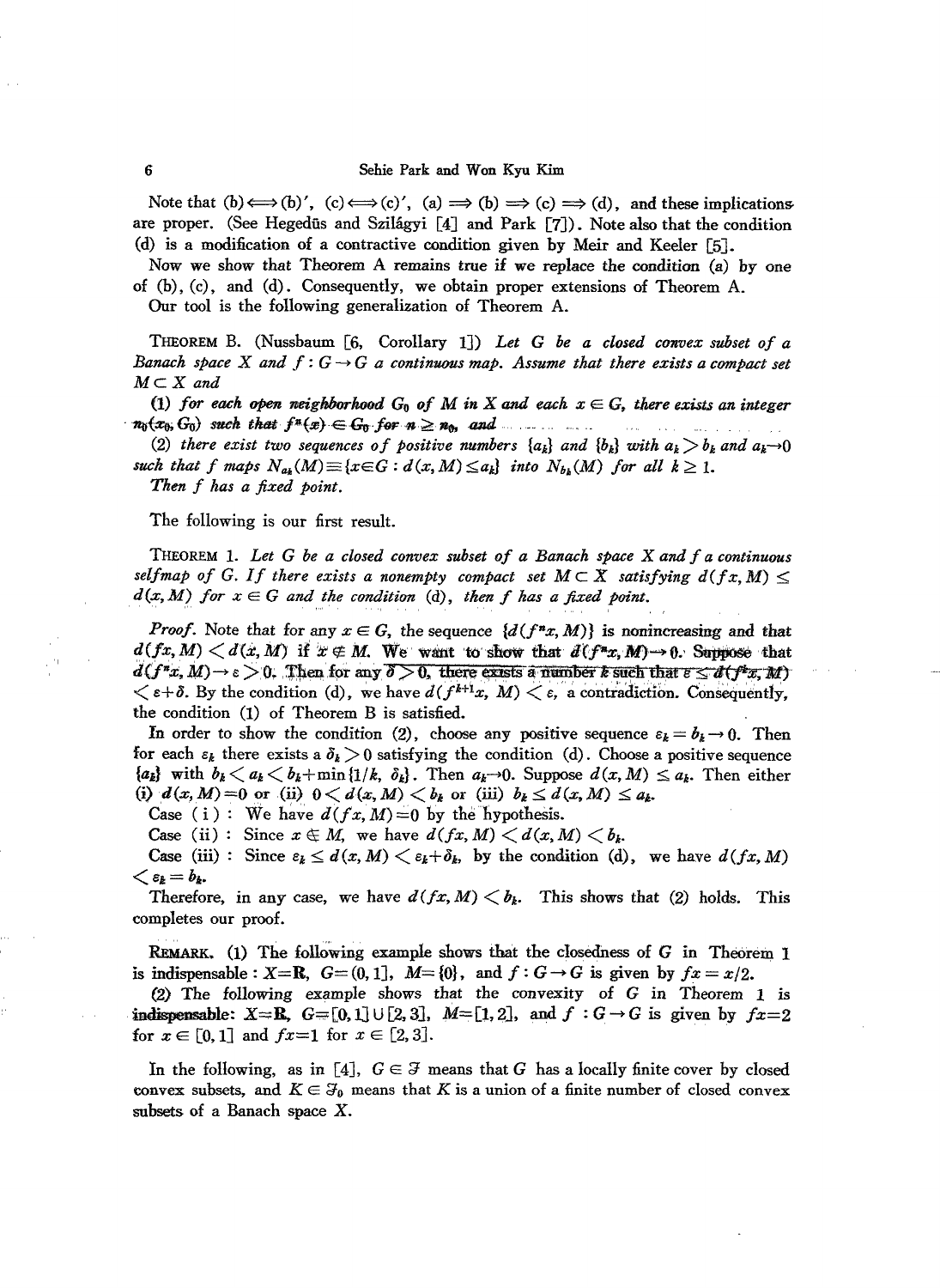Now we can extend Theorem 1 as follows:

THEOREM 2. Let X be a Banach space,  $G \in \mathcal{F}$ , U an open subset of G, and  $f: U \rightarrow$ G *a continuous map. Assume that* :

(1) There exists a compact set  $M \subset U$  which is an attractor for compact sets under f.

(2) There exists a compact set  $K \in \mathcal{F}_0$  such that  $M \subset K \subset U$  and such that K is *contractible in itself to a point.*

(3) For any  $\varepsilon > 0$  there exists a  $\delta > 0$  such that

 $f(N_{\varepsilon+\delta}(M)) \subset N_{\varepsilon}(M)$ .

*TheN f has a fixed point.*

Theorem 2 can be proved by modifying the proof of Nussbaum [6, Theorem 2J. In fact, instead of the condition (3), Nussbaum assumed the following

(3)' There exists a real-valued function  $\rho : [0, a] \rightarrow [0, a]$ ,  $(a > 0)$  such that  $\rho$  is continuous from the right,  $\rho(r) < r$  for  $0 < r \le a$ , and  $f(N_r(M)) \subset N_{\rho(r)}(M)$  for  $0 \le$  $r\leq a$ .

Similarly we can obtain an extended form of Nussbaum [6, Corollary 11J.

In order to show our final results, we recall the following generalization of the Frum-Ketkov theorem.

THEOREM C (Buley [2, Corollary 1]) Let E be a normed linear space and  $X \in \mathcal{F}_0$  be *contractible.* Suppose  $f: X \to E$  *is continuous such that*  $f(\partial X) \subset X$ , *there is a nonempty compact subset M of E, and*

(a) there is a constant  $c < 1$  such that  $d(fx, M) \leq c d(x, M)$  for all  $x \in X$ . *Then f has a fixed point.*

By applying Theorem C, we obtain the following.

THEoREM 3. *Let* G *be a closed C01l1}ex subset of a normed linear space E and F be a commutative* family of *nonexpansive selfmaps* of G. Assume there exist an  $f \in F$  and a *nonempt;y compact subset M of E such that the condition* (a) *holds. Then there is a point*  $x \in M$  *such* that  $fx = x$  *for* all  $f \in F$ .

Theorem 3 can be proved by following the proof of Belluce-Kirk [1, Theorem 1] and by applying Theorem C.

Note that if  $G$  is a nonempty, bounded, closed, convex subset of a Banach space, then Theorem 3 follows from [1, Theorem 1J.

Finally, we obtain

COROLLARY. Let G be a closed convex subset of a normed linear space E and  $f: G \rightarrow$ G *be a nonexpansive map. Assume there exist a positive integer n and a nonempty compact subset M of E such that f" satisfies the condition* (a). *Then f has a fixed point.*